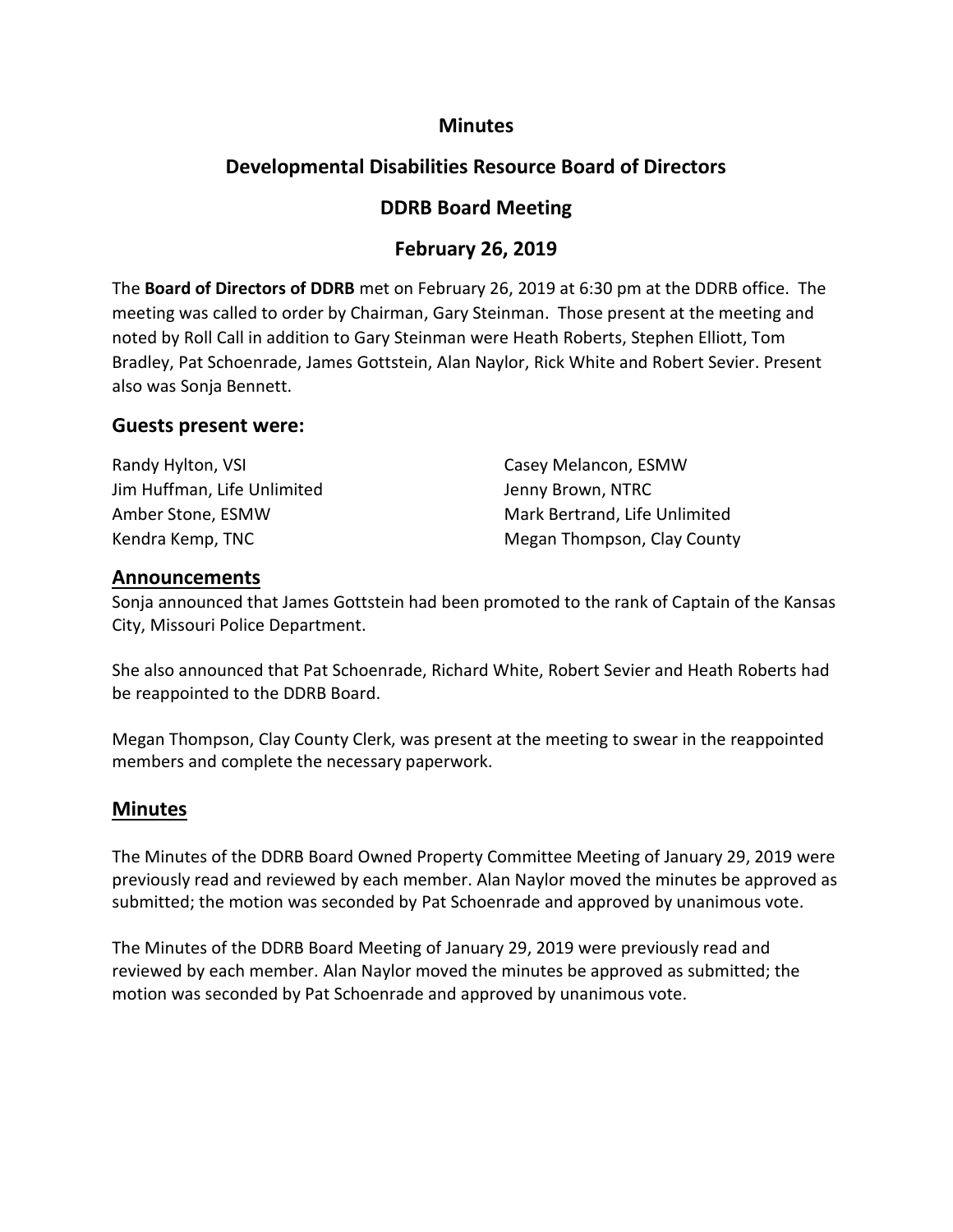## **Financial Report**

Tom Bradley, Treasurer provided the following Financial Report for Year-to-Date January 2019.

| <b>DDRB P&amp;L YTD to Date January YTD</b> |                         |
|---------------------------------------------|-------------------------|
| Total Income =                              | \$4,086,877.83          |
| Total Expenses =                            | $\frac{5}{9}$ 68,846.02 |
| Net Income =                                | \$4,018,031.81          |
|                                             |                         |
| <b>DDRB Balance Sheet January YTD</b>       |                         |
| Total Checking & Savings =                  | \$8,721,460.66          |
| Total Fixed Assets =                        | \$1,917,004.37          |
| Total Assets =                              | \$10,638,465.03         |
| Total Liabilities=                          | \$ 3,989,48             |
| Total Fund Balance =                        | \$6,616,443.74          |
| Net Income $=$                              | \$4,018,031.81          |
| Total Equity =                              | \$10,634,475.55         |
| Total Liabilities and Equity =              | \$10,638,465.03         |
|                                             |                         |
| TCM P & L Year to Date January YTD          |                         |
| Total Income =                              | \$<br>271,141.52        |
| Total Expenses =                            | \$<br>150.89            |
| Net Income =                                | \$<br>280,470.63        |
|                                             |                         |
| <b>TCM Balance Sheet January YTD</b>        |                         |
| Total Checking & Savings =                  | \$2,691,012.49          |
| Total Assets =                              | \$2,691,012.49          |
| Net Income =                                | <u>\$2,691,012.49</u>   |
| Total Liabilities and Equity =              | <u>\$2,691,012.49</u>   |
| RECAP of Investments - January 31, 2018     |                         |
| <b>DDRB</b>                                 |                         |
| ومنصراتهم<br>$\overline{\phantom{a}}$       |                         |

Long Term Reserves Investment: Total Balance = \$3.166,000.00 Short Term Working Capital Investment: Total Balance = \$0 DDRB Interest Earned YTD = \$3,135.63 **TCM** Long-Term TCM Reserves Investment: Total Balance= \$2,225,000.00 TCM Interest YTD = \$7,751.12

## **Administrative Directors Report**

Sonja reminded Rick and Heath to file their Financial Disclosure Statements with the Missouri Ethics Commission. She provided each member a list of the current board members with term expirations. She also said that she was working with Ann Graff, Center for Human Services, to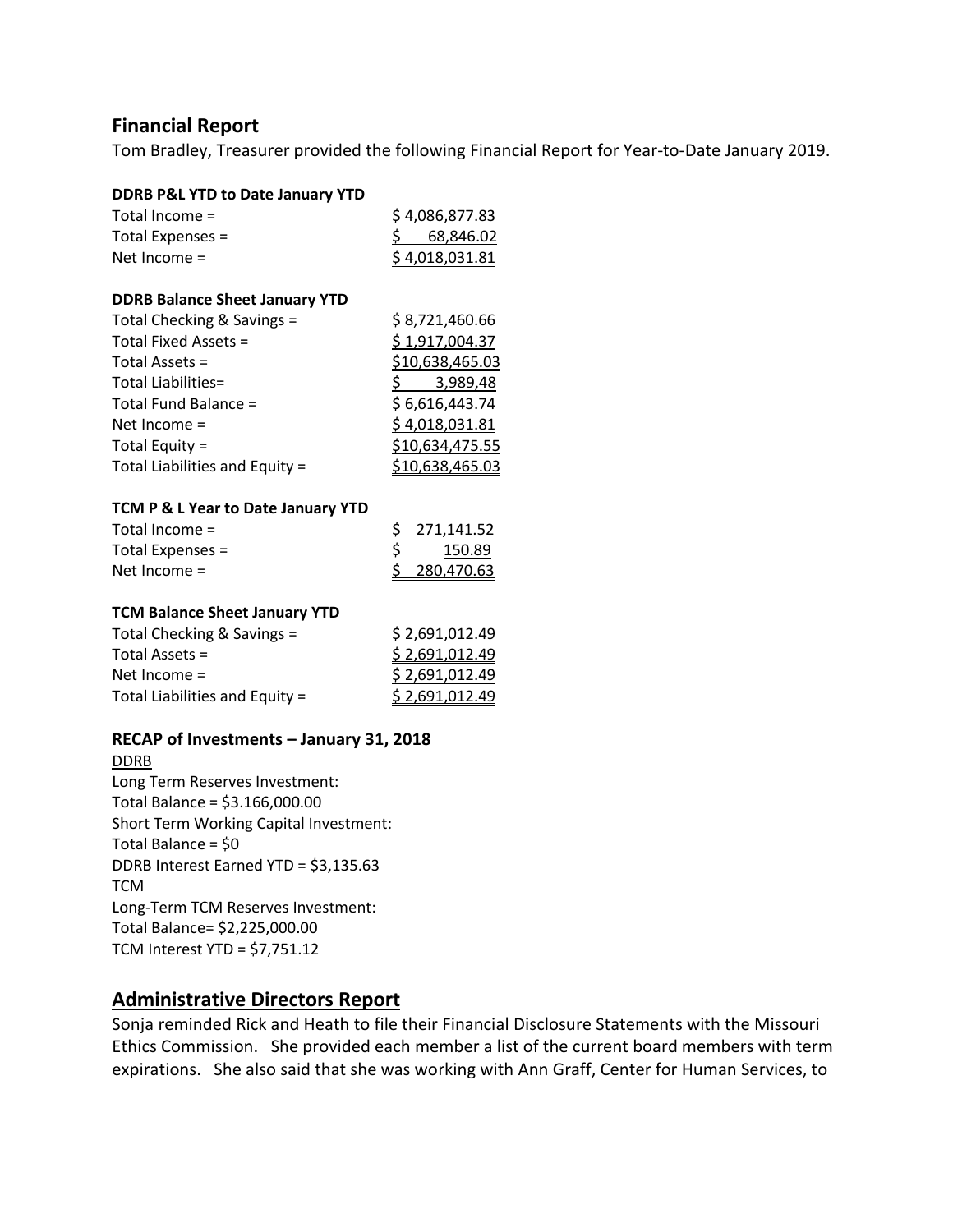provide the board with information on the case loads for the Service Coordinators and also on a report on Managed Care. Ann hopes to be able to present to the board at the March meeting.

## **Executive Committee**

Gary Steinman reported that realtor says that Sherwood House is still showing strongly. We did have an offer on the home which was again far below the listing price which we declined. He advised our agent to decline the \$185,000 with no counter offer but we would of course entertain an increased offer. Our agent does not recommend a reduction in the list price at this time. The house has shown strongly and advises the spring buying season may come with more agreeable offers.

Per the By-Laws he appointed a Nominating Committee for the purpose of nominating and electing officers for 2019. He assigned Steve Elliott, Robert Sevier and Rick White to that committee and asked Steve to chair. Nominating Forms were provided to each member with a request to return to Steve.

He also said that Committee Preference Forms were provided to each member to complete. He asked that those forms be completed and returned to Sonja. He would review and assign members to the various committee with their preference in mind. He reminded the board that the Executive Committee consists of the officers and the Treasurer is the chair of the Finance Committee per the by-laws.

# **Finance Committee**

Tom Bradley advised that the Finance Committee had met and reviewed the Reserve Policy per the request of the board in January. The Committee recommends no changes to the policy at this time. He said that he will continue to work towards having 75% of the operating expenses in reserve by the end of 2019.

The Board requested to provide a review of the new TCM contract with respect to the disposition of funds in excess of expenses. Sonja will gather the information and provide to Tom for review as appropriate.

Tom advised the board that the 2018 Audit was in process. The auditor has completed his onsite review and has been provided all requested documents. The completed report is tentatively to be ready to present to the board on March 26, 2019. After the audit is completed and approved by the board, it will be forwarded, as always, to the Clay County Commission and the Mo audit effort and will be made available to the public on our website.

## **Services Committee**

Pat Schoenrade advised she had no report for this month. She said the committee would be reviewing the Transportation Policy and provide an updated report when completed.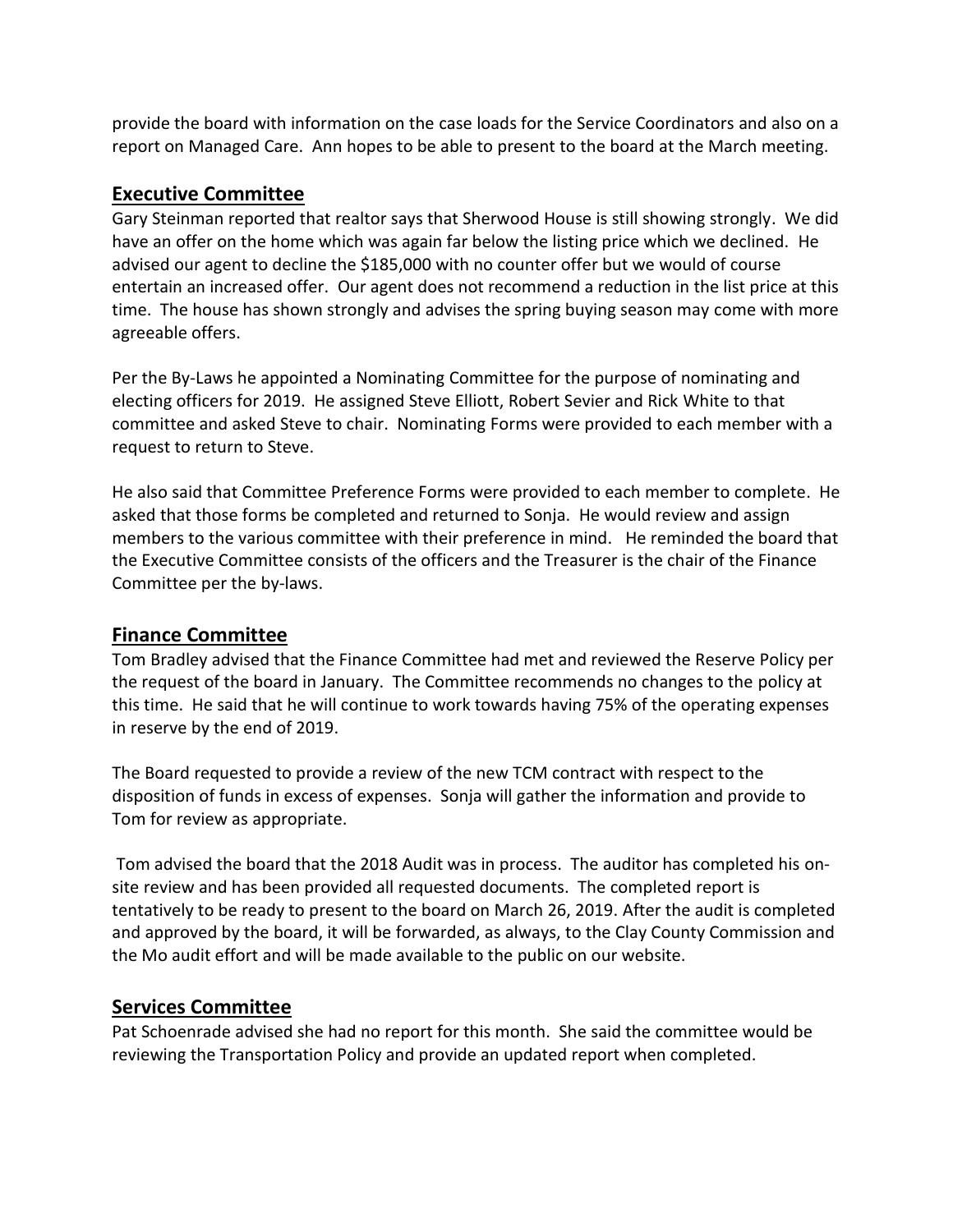# **Board Owned Property Committee**

Alan Naylor provided the following report on the two outstanding issues from this committee.

#### **Kent Street Parking**

Alan had provided some very preliminary information on the land at the back of the building with an address of 931 Sutton at last month's meeting. In his discussions with the city, it would seem that no parking lot can be built without a building so this does not look promising. Alan will continue to look into this.

Randy Hylton had been asked to consider "renting" parking space to the board on a temporary basis. They provided an option for 20 parking spaces 935 Kent location with 8 spaces near front/street and 12 spaces at the back of the lot. VSI would temporarily make those spaces available at \$100 per space per month and requested that DDRB / CHS provided parking signs for each.

Sonja advised that Paula Bears with CHS had contacted the owner of the Northland Skate Center, Edward Hughes. He has preliminarily agreed that we could use his parking lot but wanted to check with his insurance agent to insure there was not an issue. Sonja will follow up and advise the board.

#### **Liberty House Easement**

The DDRB Board has been contacted by Star Development Corporation who is developing residential housing next to the Liberty House. They have requested permission for a storm drainage easement to the property. The board agreed last month that some sort of compensation was in order for this and requested Steve Elliott to contact Star Development to see if they would provide the labor and materials for additional concrete parking pads. They agreed to this as well as striping the parking lot and provided a contract for review. The contract will be reviewed by Gary Steinman. Star Development has not received the necessary permission and permits from the city for this project so final agreement will not be given until those permits are issued.

## **Long Range Committee**

Heath Roberts said the committee had no report at this time.

# **Targeted Case Management**

Anita Hartman provided a report for targeted case management. She reported that CHS has 43 full time employees and are serving 1233 consumers. There were 12 newly eligible, 5 transfers in, 8 discharges and 6 transfers out. Medicaid status for the month was 67.81%.

# **Other Business**